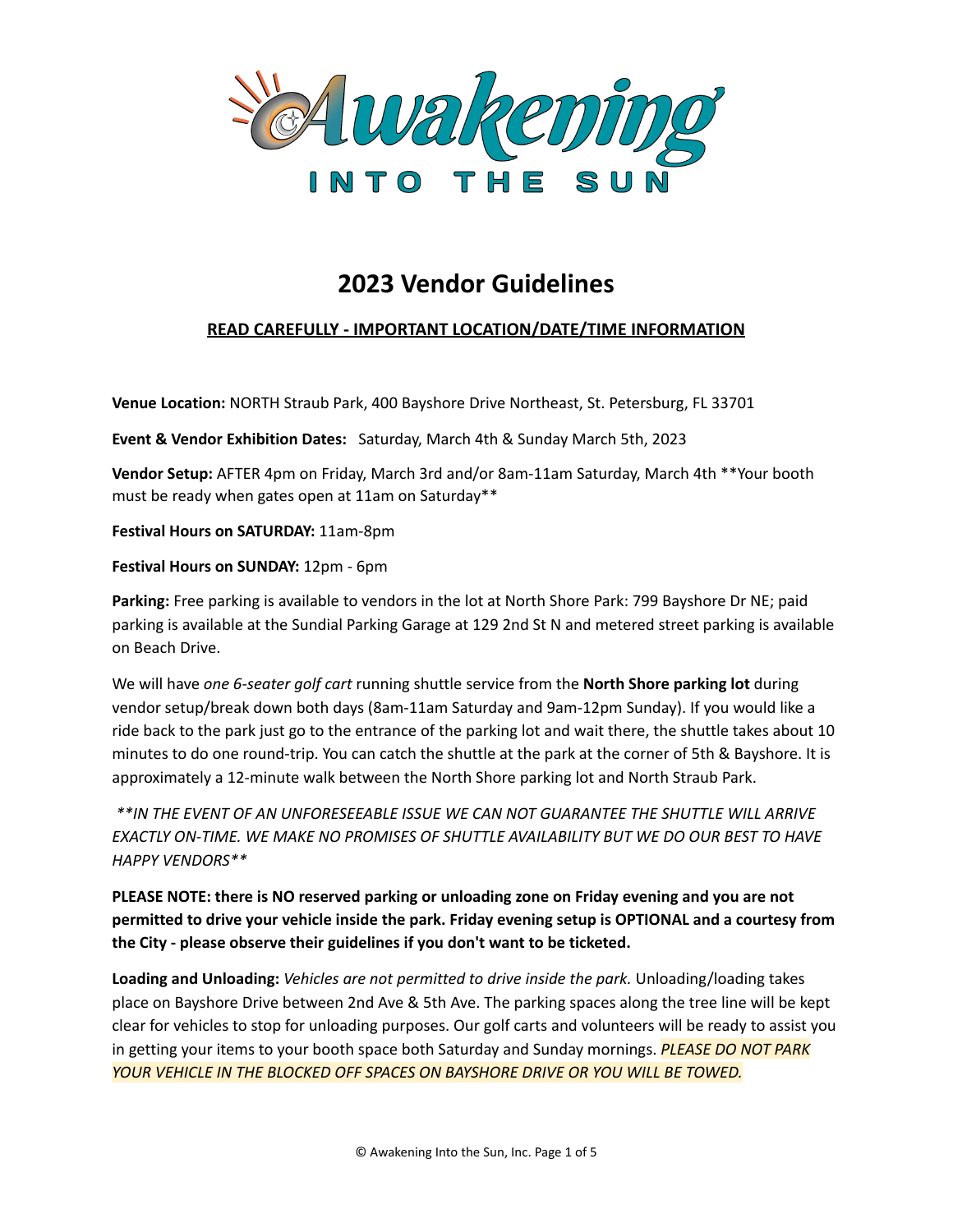

**Setting up Booth Spaces:** \*PLEASE NOTE we do NOT provide tents, tables, chairs, or extension cords for your booth space - please bring the supplies you need! If you would like to set up your tent and tables/chairs on Friday evening, you may arrive to do that after 4pm. We have arranged for security to be at the park overnight 8pm-8am both Friday and Saturday nights. We DO NOT recommend leaving any valuables/products at the park overnight. Tents/tables/chairs/display pieces are the only items we recommend leaving at the park overnight. Saturday morning the park is open for setup at 8am - but you do not need to arrive early if you do not need that much time to set up. The festival begins at 11am on Saturday and 12pm on Sunday so please ensure your booth is completely set up by those start times.

# \*\*Vehicles are not permitted to drive on the grass inside the park...please make use of the golf carts *that we have provided to assist you in getting your booth items to your booth space\*\**

**Tents:** One 10'x10' tent is required for all vendors. Please Note: the maximum tent size allowed by the city is 10'x10', anything larger requires that you obtain a special permit from the city along with approval from Festival management.

**Tent Weights:** Weights on ALL tents are required *WITHOUT EXCEPTION*. **A minimum of 30 Pounds of weight per leg** is required to hold your tent down. This venue can be very windy. **NO STAKES ALLOWED PER CITY GUIDELINES**. **Vendors without proper weights will not be allowed to participate.**

**Breaking Down Booth Spaces:** Volunteers will be available to assist you in getting your items loaded into your vehicle at the end of the festival on Sunday. Tear down should not begin before 5pm.

**Restrooms:** Flushing toilet facilities are located on the NE corner of Bayshore and 2nd Ave, at the entrance of the Pier. There will also be portable facilities at the NE corner of the park, near the intersection of 5th Ave and Bayshore Drive.

**Electricity:** An electrical connection is available for an additional \$30 fee. If you require an electrical connection, you must provide your own 16-gauge outdoor-grade 50-foot extension cord. Indoor extension cords will not be permitted. If you have paid for access to electricity, your booth space will be located within 50 feet of an outlet.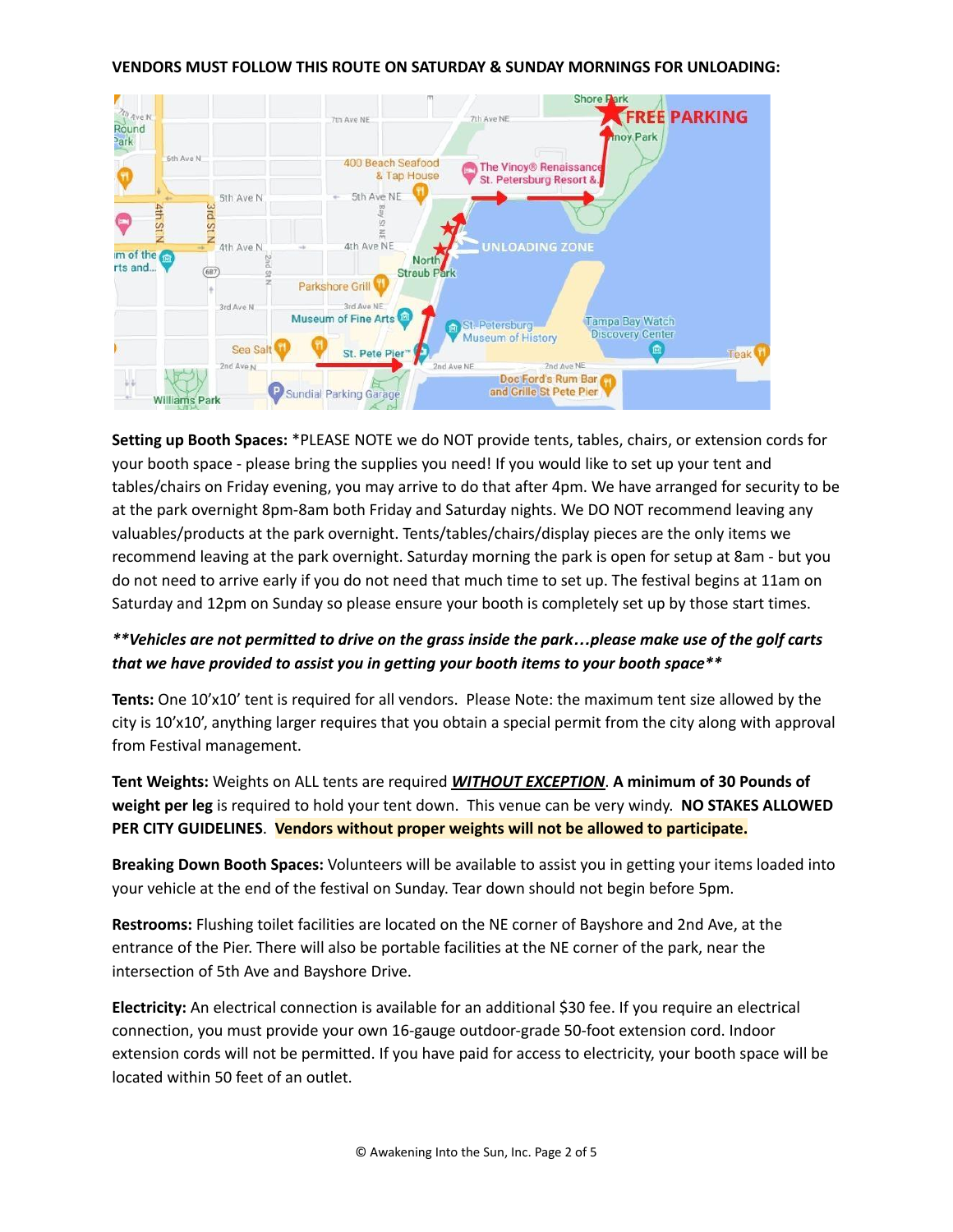**ATM Machines:** An ATM machine is conveniently located on Beach Drive directly across the street from the park in the ANNEX shopping center.

**Security:** Security will be provided overnight on Friday, March 3rd and Saturday, March 4th. You may leave your tent/table/chairs in place overnight, however, you are encouraged to remove anything of value from your exhibit area prior to leaving for the night on Saturday. Awakening Into The Sun, its staff and the City of St. Petersburg are not responsible for lost, damaged or stolen items left overnight, nor are they responsible for losses experienced by vendors due to inclement weather, guest/vendor negligence, theft or loss during the event.

### **GENERAL INFORMATION**

You are responsible for keeping your site clean. Please throw away all garbage in the designated areas.

No alcoholic beverages or smoking will be allowed while vending.

Vendor space cannot be shared without the prior approval by Awakening Into The Sun.

Be mindful and courteous of your neighbor. Any issues or concerns should be brought to the attention of the event coordinator. We have a zero tolerance policy to rudeness, harassment, bullying and violence. Remember that this is a family-oriented community event.

This is a Pet-Friendly market. Vendors may keep a bowl for water or treats to offer the pet owner for their pets.

Each vendor is solely responsible for all monies collected and reporting sales tax.

Vendors, vendor booths and representatives consent to be photographed and/or video recorded for use in advertising of the event. All images taken will become property of Awakening Into The Sun.

# *\*\*Food vendors are responsible for having their permits in order and comply with all applicable city, county and state ordinance, codes, health, waste, and laws.*

# **VENDOR BOOTH PRICING**

Weekend Vendor Booth Space - one 10' x 10' open space for **TWO FULL DAYS Saturday AND Sunday** one-day-only booth spaces are not available (booth sharing option explained below).

# *\*tents/weights/tables/chairs are NOT included - vendors must provide their own\**

**\$200 if registered by 4/15/22** *\*THIS IS OUR EARLY BIRD SPECIAL FOR RETURNING VENDORS ONLY!* \$250 AFTER 4/15/22 \$300 AFTER 1/1/23

#### **We are limited to 150 vendor spaces and will close registration when we reach maximum capacity.**

**NON-PROFIT** - \$99.00 *\*REQUIRES APPROVAL\** Please email a copy of your IRS non-profit status certificate to [info@awakeningintothesun.org](mailto:info@awakeningintothesun.org) prior to registering - *Limited to first 10 applicants*.

FOOD TRUCKS - due to the cost of full street closure, we will not be able to host food trucks in 2023. *\*Food vendors with tents are still welcome inside the park, HOWEVER, generators are not permitted. Electrical connections can be purchased during registration.*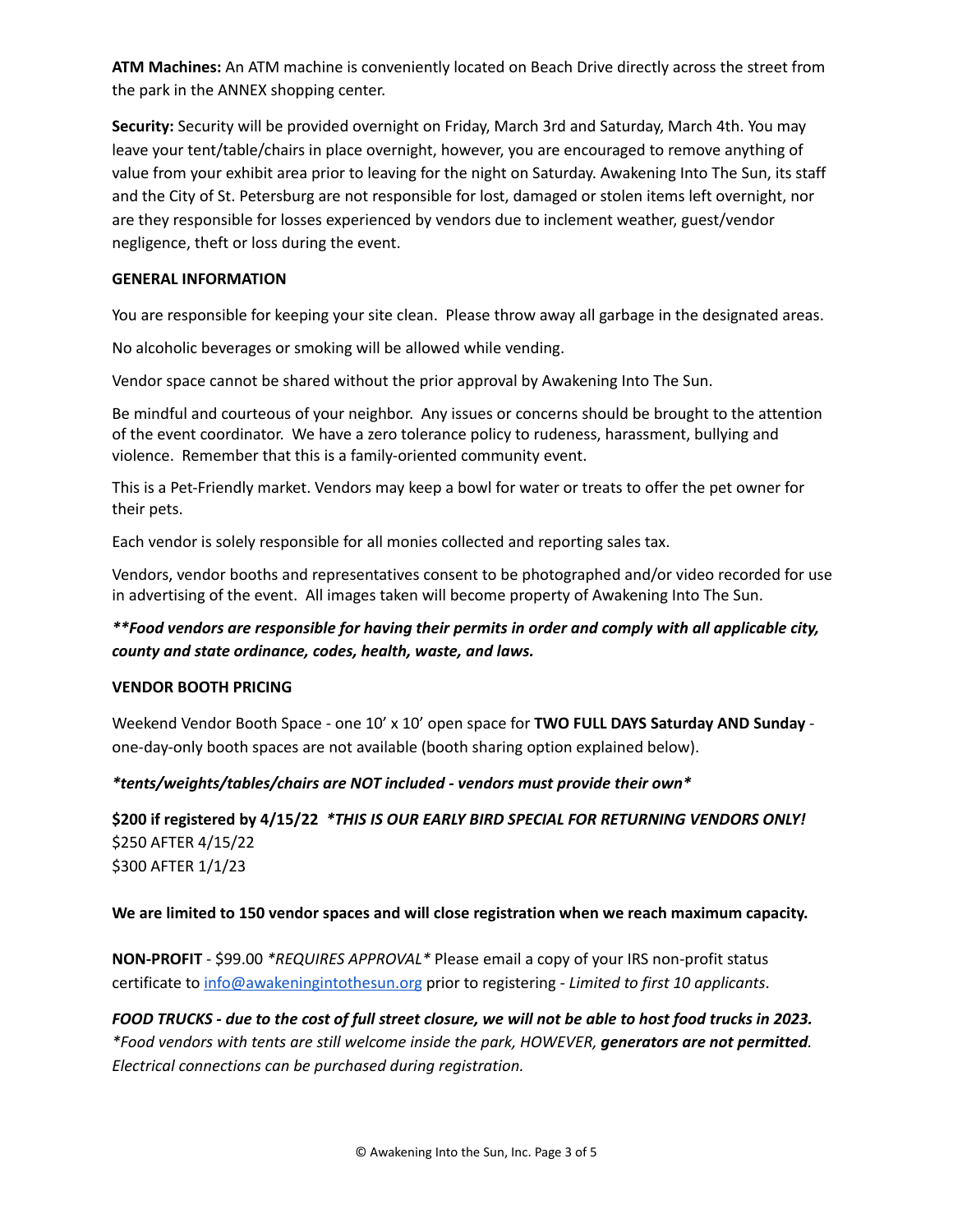# **DEADLINE FOR VENDOR APPLICATIONS:** 2/1/23 - No applications will be accepted after the deadline. *We are limited to 150 vendor spaces and will close registration early if we reach maximum capacity.*

*Due to the nature of our event, we are unable to offer one-day-only booth rentals.* You are more than welcome to share your booth space with someone who would like to use it on the day you cannot attend. Since all vendors must be approved by Awakening Into the Sun, *please contact us if you plan to arrange a sharing situation. Both vendors must complete the online Vendor Registration Form.*

Vendor Booth Assignments will be announced via email to all registered vendors on Friday, February 24th, 2023. Booth assignments will not be given out prior to that date. *Please do not email or call for your booth assignment prior to the published announcement date.*

# **CANCELLATIONS AND REFUNDS**

ALL cancellation requests must be made via email to [info@awakeningintothesun.org.](mailto:info@awakeningintothesun.org)

Prior to 1/1/2023, a full refund LESS a \$75 cancellation fee will be processed within 2-3 days.

After 1/1/2023, all fees are non-refundable.

# **WEATHER**

This is Florida - weather will likely change from one moment to another. This is a rain or shine event! Our team monitors the forecast closely. In case of severe weather, we will reach out to you directly should it be deemed unsafe and rescheduled. No refunds will be given due to bad weather. We are working with the City of St Petersburg to secure backup dates.

# **ADVERTISING OPPORTUNITIES**

Add your logo to our website for just \$50! All vendors have the opportunity to advertise with Awakening Into The Sun by submitting your logo to us for placement on our website. Your logo will link directly to your website or social media page. All ads will be displayed in random-order rotation on our site, geared for 100,000+ visual impressions. Once our public advertising campaign launches, we expect tens of thousands of hits to our site, and to your ad - don't miss out! \*\*Select this option on the registration form and then email your logo file to info@awakeningintothesun.org.

# **SPONSORSHIP OPPORTUNITIES**

For vendors who wish to stand out in a prominent way and see the value in partnering with Awakening Into The Sun and our mission for this event, we are offering event sponsorships. We offer three levels of sponsorship to consider, depending on your goals and the level of visibility you desire. A limited number of sponsorships are available, and we offer category exclusivity at our partner level. *We encourage interested sponsors to sign up early for maximum advertising exposure.* **For full details on the perks that come with sponsorship, click [here.](https://www.awakeningintothesun.org/sponsors)**

**Sponsorship options are as follows:** *\*Please visit our [website](https://www.awakeningintothesun.org/sponsors) for full details*

Partner Sponsor - \$3000 *\*offers category exclusivity + billboard logo recognition\**

Associate Sponsor - \$1500

Community Sponsor - \$500